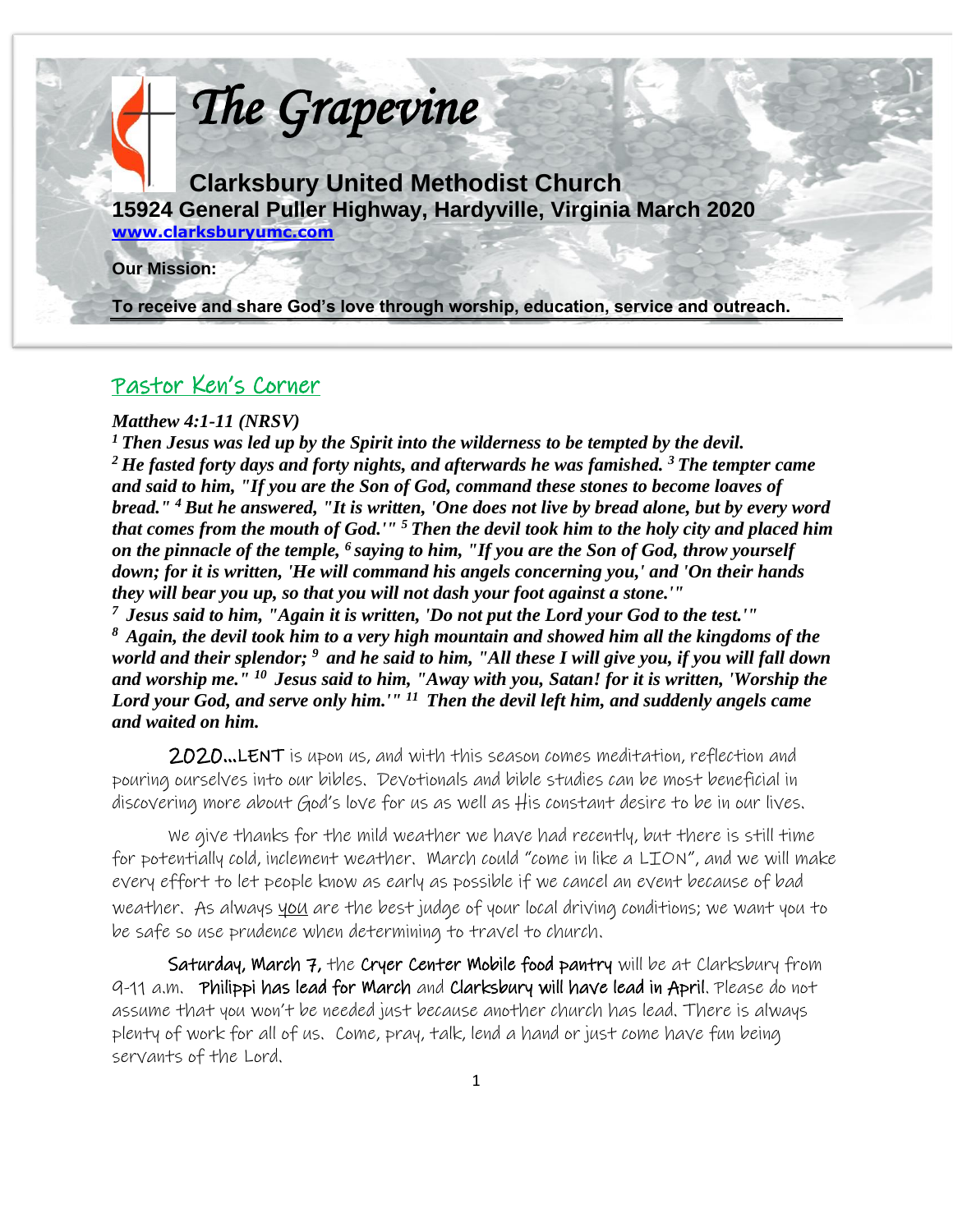The Warming Tree and the Clothes Closet will be open for business through March and longer if the weather dictates.

In our Lenten bible study, Jesus, the God Who Knows Your Name by Max Lucado, we are exploring six individual roles or aspects of the Savior we know as Jesus. Each of the studies will meet on Wednesday from 3 to 4 p.m.

Session Two "Friend of Sinners" will meet on March 4. Session Three "Compassionate Physician" will meet on March 11. Session Four "Great Teacher" will meet on March 18. Session Five "Miracle Worker" will meet on March 25. The Sixth and Final Session "Victorious Sacrifice" will meet on April 1.

Max Lucado has a way of crafting a bible study so that one can benefit from all, or any one of the sessions. We can get more books, and  $I$  invite anyone to join us on any Wednesday and participate in our conversations and Max Lucado's unique way of presenting critical scriptures.

### <sup>1</sup>Then Jesus was led up by the Spirit into the wilderness to be tempted by the devil. <sup>2</sup>He fasted forty days and forty nights, and afterwards he was famished. <sup>3</sup> The tempter came and said to him, "If you are the Son of God, command these stones to become loaves of bread." <sup>4</sup> But he answered, "It is written, 'One does not live by bread alone, but by every word that comes from the mouth of God.'"

How like most temptation to come when you are tested and weak…when you are at a low ebb in your resolve and will to be obedient to God. Jesus is completely man and completely part of the Holy Trinity. He suffered and faced temptation; scriptures show us how he responded to the "tempter" with the word of God from the scriptures themselves.

### " <sup>5</sup> Then the devil took him to the holy city and placed him on the pinnacle of the temple,  $\ ^o$  saying to him, "If you are the Son of God, throw yourself down; for it is written, 'He will command his angels concerning you,' and 'On their hands they will bear you up, so that you will not dash your foot against a stone.'" <sup>7</sup> Jesus said to him, "Again it is written, 'Do not put the Lord your God to the test.'"

Again the devil puts Jesus in another predicament and challenges Jesus' identity, with "If you are the Son of God". Again Jesus replies to the challenge with scripture. Jesus is the word made flesh, come to dwell with us—Immanuel-God with Us. But Satan isn't through yet. First he approaches his weakened physical hunger; the second challenge is a personal physical danger. The third and final challenge is an attack on Jesus' loyalty and faithfulness to God.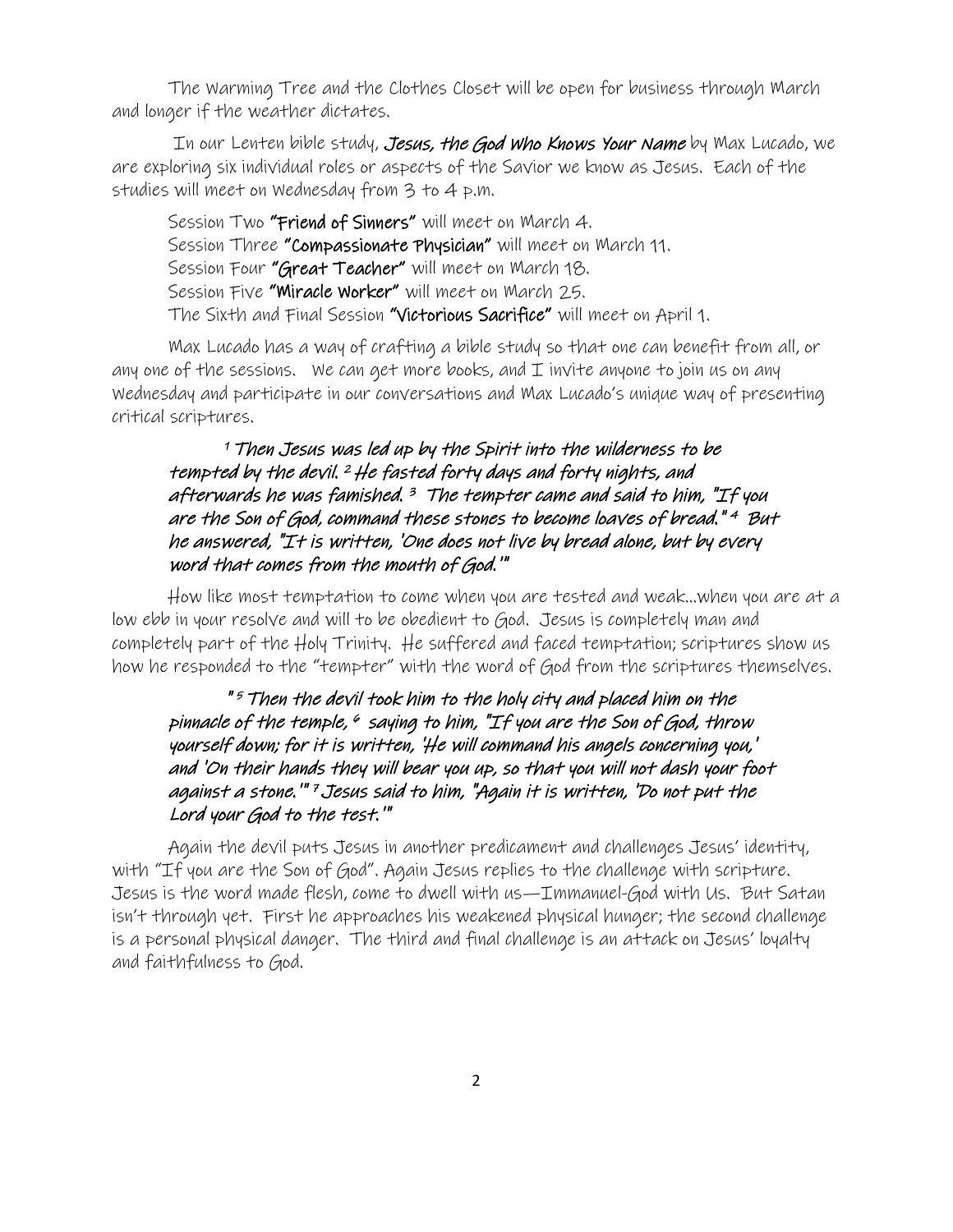### $^{\emph{e}}$  Again, the devil took him to a very high mountain and showed him all the kingdoms of the world and their splendor; 9 and he said to him, "All these I will give you, if you will fall down and worship me." 10 Jesus said to him, "Away with you, Satan! for it is written, 'Worship the Lord your God, and serve only him.'"

Finally, Jesus sends Satan off with a stinging rebuke. From scripture and the word of God Jesus battles the master of deceit and lies and sends him packing.

There is time for us throughout LENT to read, pray, meditate and absorb Jesus' ministry…His teachings, His interactions with those He encountered, the breadth of His three- year ministry, the miracles and the prophesies fulfilled. I urge to you to focus on how Christ never leaves anyone in the same condition in which he finds them.  $\perp$  continue my challenge to EACH of US to commit ourselves to read HIS WORD more often and more deeply this year. Let us be newly resolved to be more attuned to HIS WORD.

Help me keep the Prayer Warrior e-mails updated as information and changes become available. Remember, I need your help in providing me with that information and with those changes.

 Nurture and Outreach to our community and our congregation are instrumental in faithfully serving our Lord, not just at Dockside, but throughout the community in various ways. Talk to Jerry Dant about cards or letters or contacting some of our shut-ins. Volunteer for work at Dockside. See Jerry or Fred or David for more information.

May his GRACE, MERCY and LOVE be with you every day, and may every day your awareness of HIS presence through HIS unbreakable gifts to YOU grow.

### Peace & GracePastor Ken

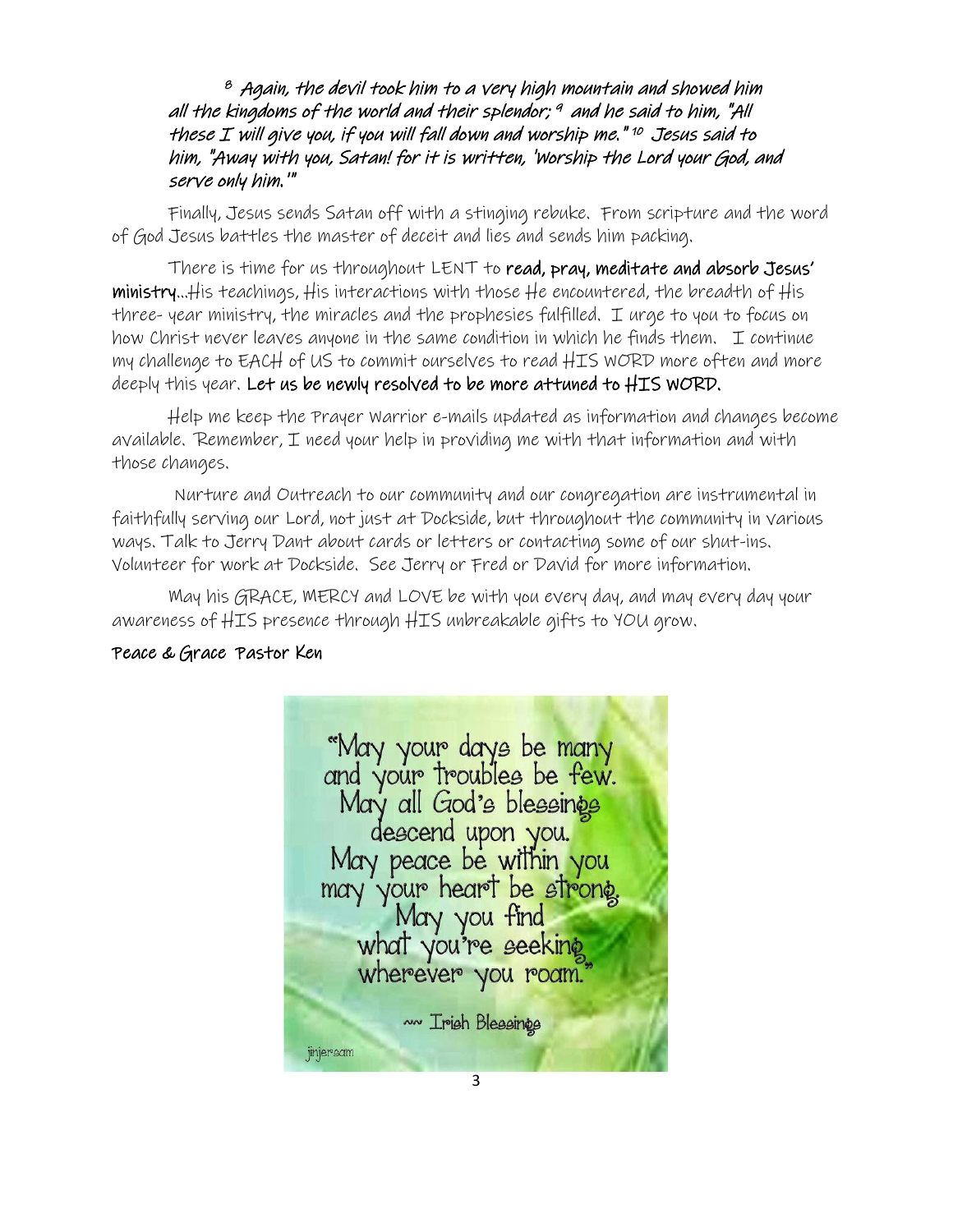**Annual Budget** for 2020 Operating Funds: **\$118,339.00 Total Received** for Operating Funds as of February 2020: **18,168.00 Total Income Needed to Meet Budget by end of March: 29,585.00** 



If you would like to be a part of this church ministry, please contact Polly Van Benschoten, 776-0569

4



į





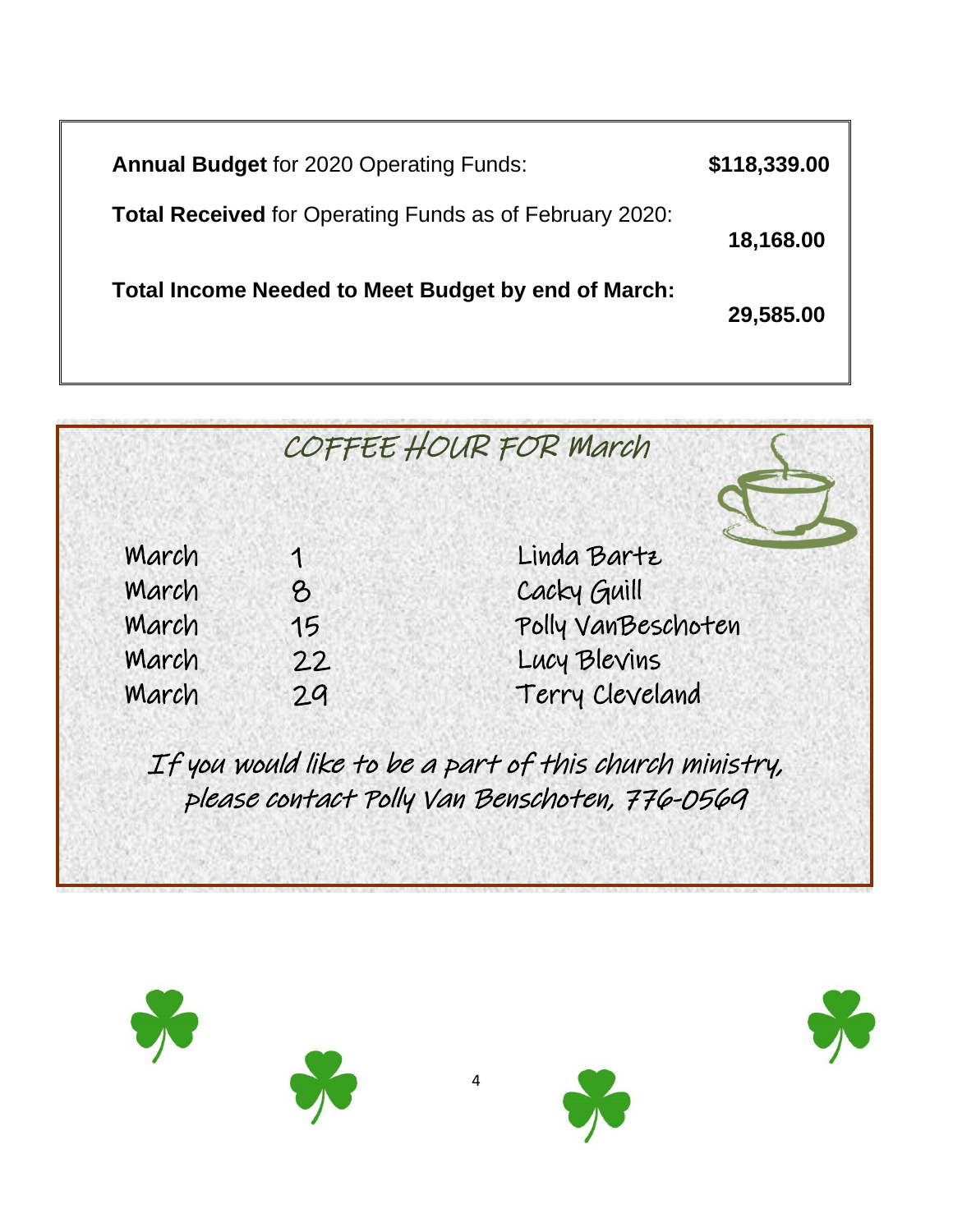## A Message from Your Lay Leader Warren Wright



### Little is known of Saint Patrick's early life,

though it is known that he was born in Roman Britain (part of the island of Great Britain) in the 4th century, into a wealthy family. His father and grandfather were Deacons in the Church. At the age of sixteen, he was kidnapped by Irish raiders and taken captive to Ireland as a slave. It is believed he was held somewhere on the west coast of Ireland, possibly Mayo, but the exact location is unknown. According to his Confession, he was told by God in a dream to flee from captivity to the coast, where he would board a ship and return to Britain. Upon returning, he quickly joined the Church in Auxerre in Gaul and studied to be a priest.

In 432, he again said that he was called back to Ireland, though as a bishop, to Christianize the Irish from their native polytheism. Irish folklore tells that one of his teaching methods included using the Shamrock to explain the Christian doctrine of the Trinity to the Irish people. Originally, the color associated with Saint Patrick was blue. Over the years the color green and its association with Saint Patrick's Day grew. Green ribbons and Shamrocks were worn in celebration of St Patrick's Day as early as the 17th century. In the 1798 rebellion, in hopes of making a political statement, Irish soldiers wore full green uniforms on March 17th in hopes of catching public attention. The phrase "the wearing of the green", meaning to wear a shamrock on one's clothing, derives from a song of the same name. After nearly thirty years of Evangelism, he died on 17 March 461, and according to tradition, was buried at Downpatrick. Although there were other more successful missions to Ireland from Rome, Patrick endured as the principal champion of Irish Christianity and is held in esteem in the Irish Church.

Matthew 28:18-20-"And Jesus came up and spoke to them, saying, 'All authority has been given to Me in heaven and on earth. go therefore and make disciples of all the nations, baptizing them in the name of the Father and the Son and the Holy Spirit, teaching them to observe all that  $I$  commanded you, and lo,  $I$  am with you always, even to the end of the age.'"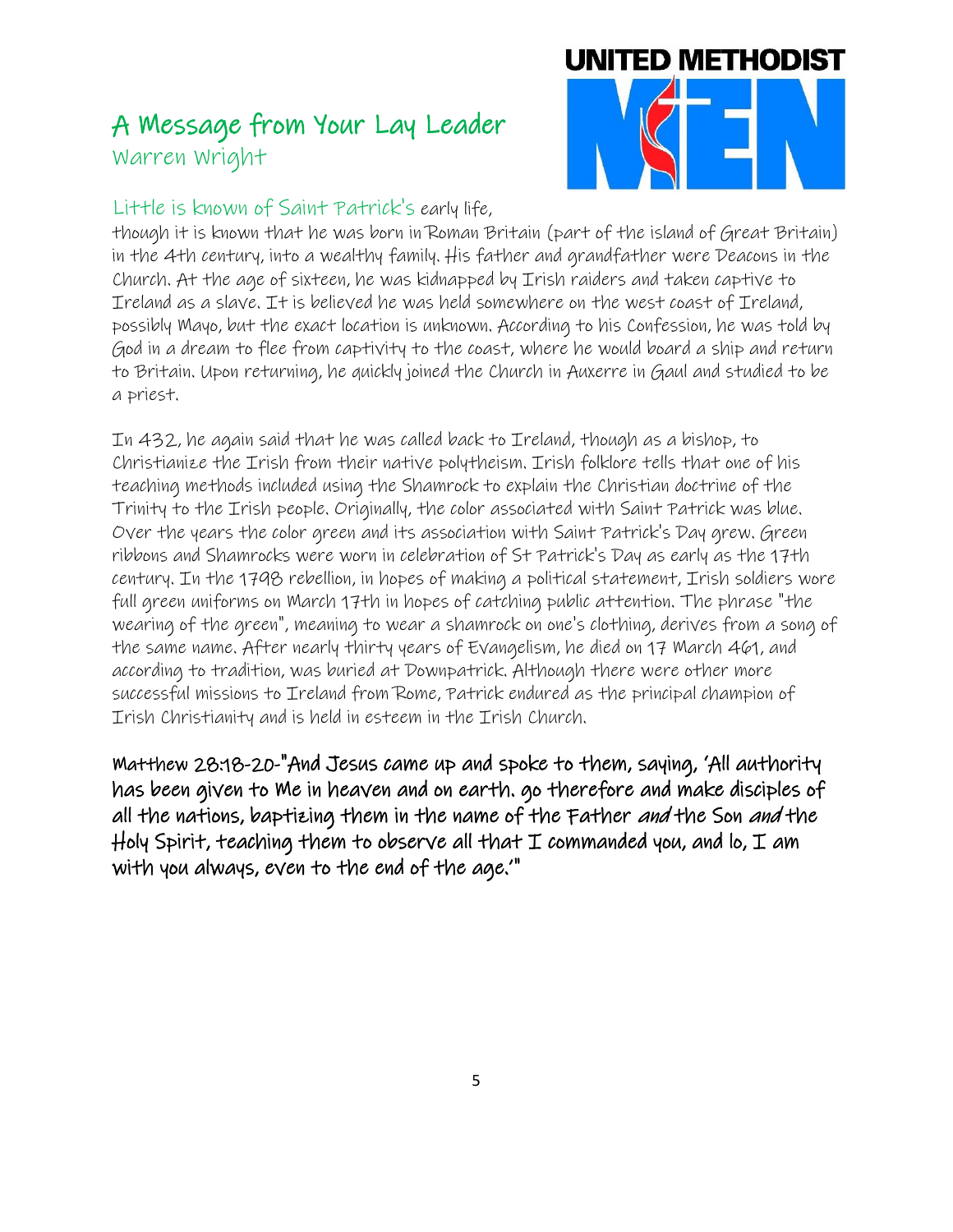Soup Ministry

Kathy Wright



### Members: Lucy Blevins, Diane Faulkner, Val Bradley

The soup ministry distributed homemade soup (and a sleeve of crackers) at the Winter Food Pantry Distribution Saturday, February 29, 2020, serving thirty plus families. The soup ministry distributes homemade soup twice a month (the first and third Monday), year round, to families in the Deltaville community. If you know of someone that may benefit from this mission at Clarksbury U.M.C., please contact one of the members of the committee, listed above, or myself, Kathy Wright (757-373-9166) or email [kdwright@va.metrocast.net.](mailto:kdwright@va.metrocast.net) God Bless.

### Warming Tree Ministry, Coat Rack Ministry

Kathy Wright Members: Lucy Blevins, Diane Faulkner, Val Bradley

Our warming tree ministry and coat rack ministry at Clarksbury U.M.C. are focused during the fall/winter season. There will be one last opportunity for recipients to receive these warming items and coats on Saturday, March 7, when the Cryer Center Mobile Center food pantry will be at Clarksbury U.M.C. If you know of someone in need of a particular warming item or a coat after this date, please have them call the church (804) 776-6060. THANK YOU for supporting these very important ministries of your church. God Bless.



If you would like to help in any way, just contact one of the committee members listed above, or myself, Kathy Wright (757-373-9166) or email kdwright@va.metrocast.net. God Bless.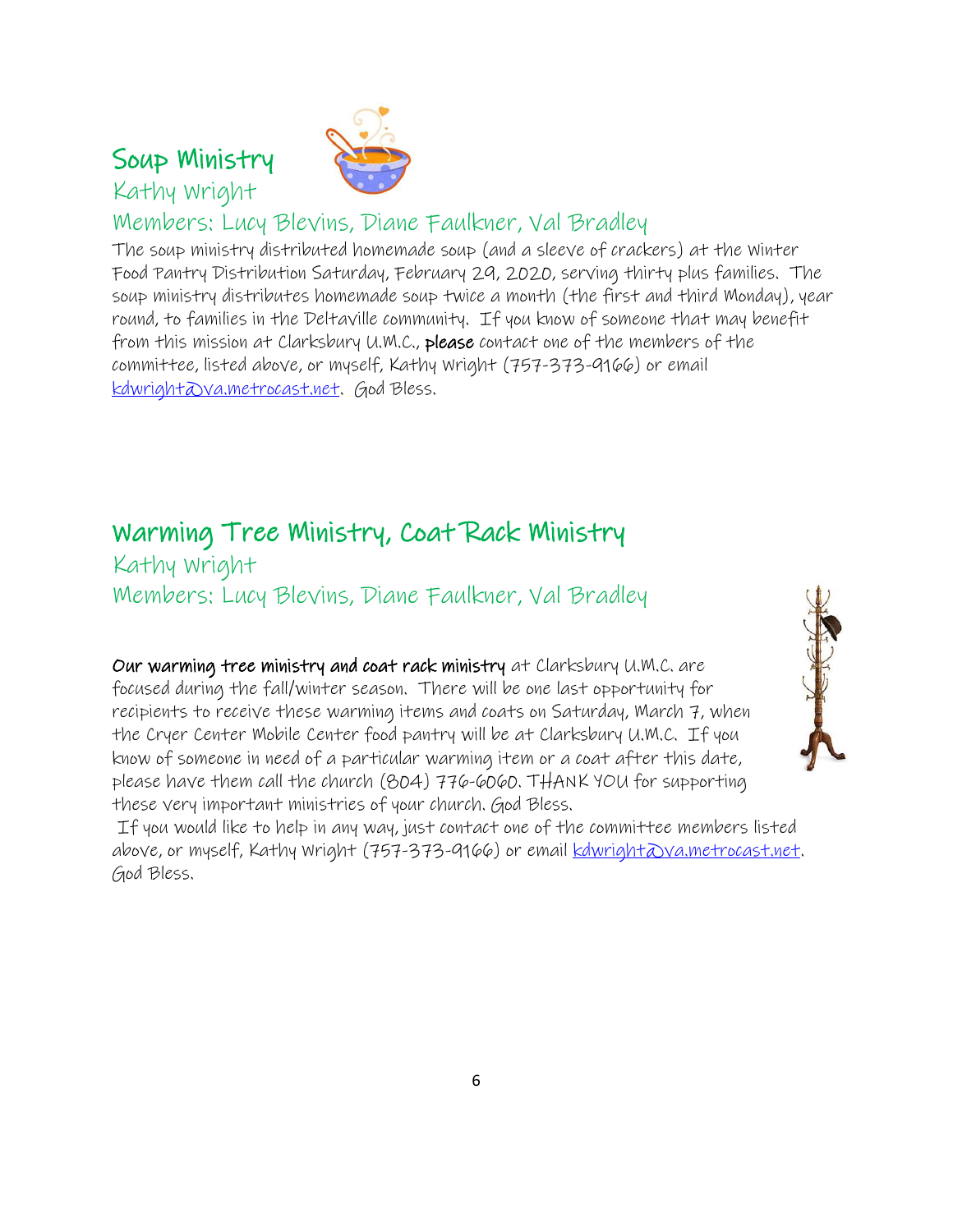# Worship Committee

David Dobson



### Being A Methodist

In the beginning, Methodist preachers focused particularly on evangelizing people who had been "neglected" by the established Church of England (labor classes or downtrodden). Wesley and his assistant preachers organized the new Christian converts into groups. These societies were divided where individuals were encouraged to confess their sins to one another and to build each other up. This sharing of testimony was a key feature of early Methodism. Growing in numbers and increasing pressure from the established Church of England, impressed upon the converts a deep sense of their own spiritual identity. Three teachings that Methodists saw as the foundation of Christian faith were:

- People are all, by nature, "dead in sin"
- They are "justified by faith alone"
- Faith produces inward and outward holiness

John Wesley's skills soon established him as the primary leader of the movement. Wesley argued (against Calvinist doctrine) that Christians could enjoy a [second blessing](https://en.wikipedia.org/wiki/Second_blessing) or Christian perfection in this life by:

- Loving God and their neighbors
- Meekness and lowliness of heart, and
- Abstaining from all appearance of evil

In 1784, Wesley responded to the shortage of priests in the American colonies due to the American Revolutionary War by ordaining preachers for America with power to administer the sacraments. This was a major reason for Methodism's final split from the Church of England after Wesley's death. This split created a separate, eventually worldwide, group of church denominations known as Methodists.

With regard to the position of Methodism within Christendom, "John Wesley once noted that what God had achieved in the development of Methodism was no mere human endeavor but the work of God. As such it would be preserved by God as long as history remained." Calling it "the grand depositum" of the Methodist faith, Wesley specifically taught that the propagation of the doctrine of entire sanctification was the reason that God raised up the Methodists in the world.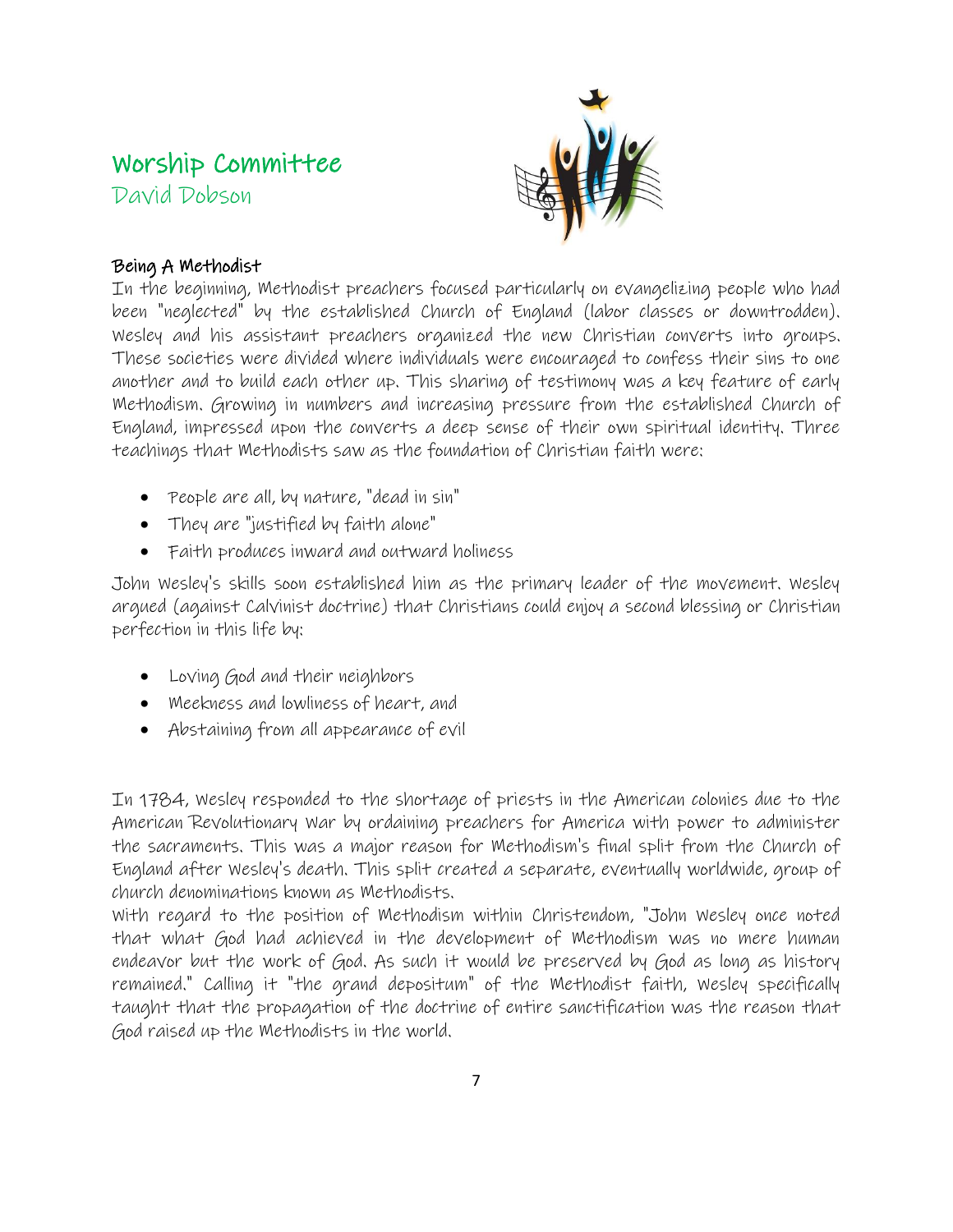### Easter Eggs Edna Yankovich Circle Fran Miller



The EY Circle is making plans to offer their delicious homemade candy Easter eggs (chocolate, coconut, peanut butter, and mint) again this year. Each order is \$7. Please see any UMW member if you would like to order them. All orders must be in by March 20. The Easter eggs will be available after Friday, April  $3<sup>rd</sup>$  in plenty of time for Easter.

# United Methodist Men News

### Warren Wright-UMM President

The UMM will have their next monthly business meeting on Monday March  $23^{rd}$  at 7 PM. At this meeting, The UMM will be begin planning for the June 12th BBQ. All proceeds will go to the Building Fund. Also, at this meeting we will be planning our Spring and Summer activities. Remember that there are no membership or dues requirements to be a part of the United Methodist Men of Clarksbury, just a willingness to serve Jesus Christ within your church and community.

Mission-To Help Men Grow In Christ, So Others May Know Christ.



I am certain in my heart that all that I am, I have received from God.

-Saint Patrick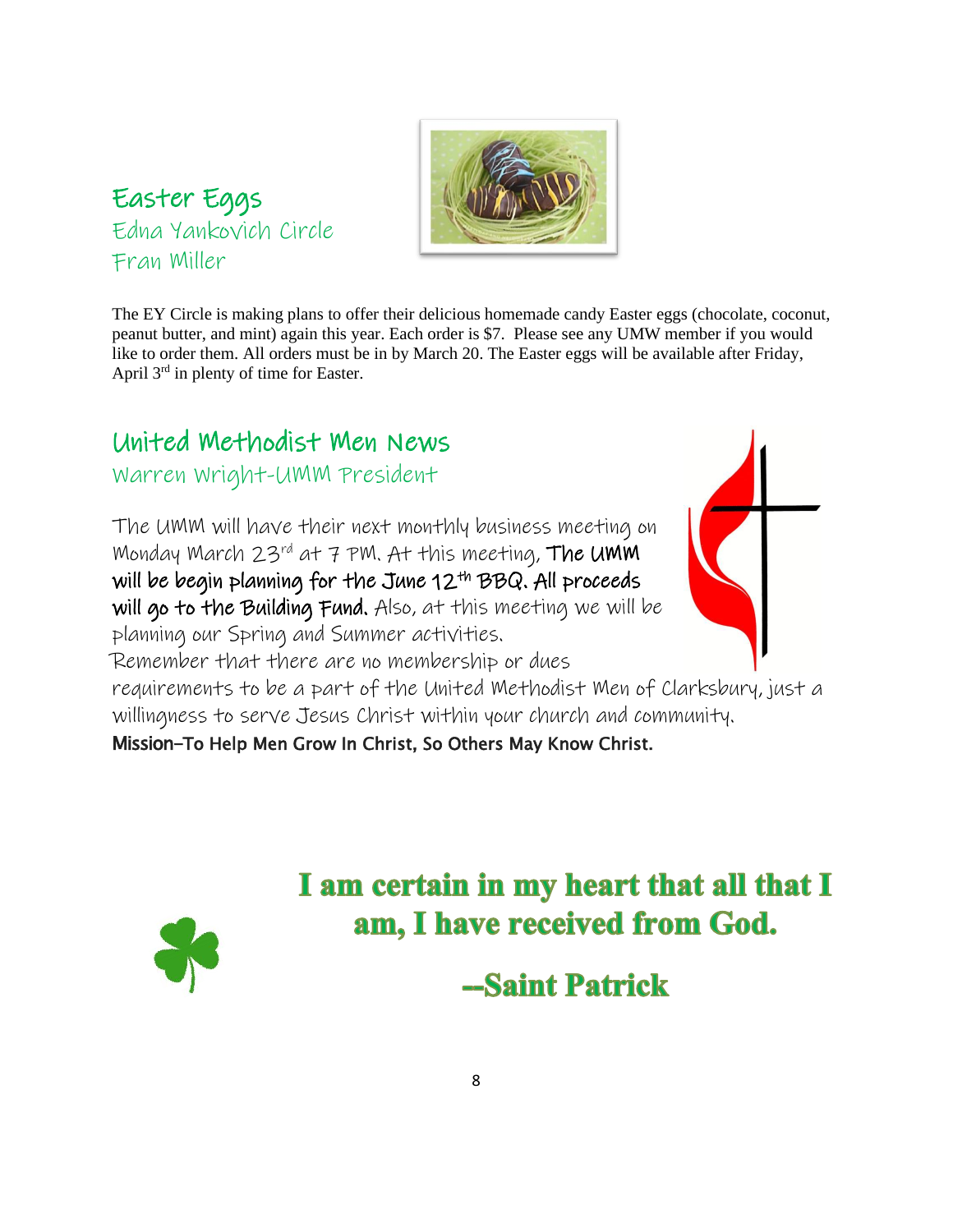### **Mail a letter or card of happiness to our home bound members!**

If your last name starts with the letter listed below, please send a card or note to the shut-ins listed.

Why not make a home bound member smile by sending them a card often as well as on their birthday.

If we all participate, our home bound members will get a card frequently from church members, and will have more great memories of Clarksbury.



| $A-C$                          |                      |                        |
|--------------------------------|----------------------|------------------------|
| Roegean Speight 09/10          | Ivey Huff 10/12      | Jane Crittenden 8/22   |
| #208                           | 233 Mae Lane         | P.O. 30                |
| <b>Commonwealth Sen Living</b> | Wake, VA 23176       | Hardyville, VA 23070   |
| 460 South Main Street          |                      |                        |
| Kilmarnock, VA 22482           |                      |                        |
| $D-G$                          |                      |                        |
| Sue Myers 09/30                | Reggie Jackson 7/12  |                        |
| <b>Westminster Canterbury</b>  | 672 Gloucester Road  |                        |
| <b>132 Lancaster Drive</b>     | Saluda, VA 23149     |                        |
| Irvington, VA 22480            |                      |                        |
| $H-L$                          |                      |                        |
|                                | Myrtle Clark 10/2    | Pastor Jim Salmon 5/24 |
|                                | P.O. Box 302         | 26306 Mattaponi Trail  |
|                                | Deltaville, VA 23043 | Milford, VA 22524      |
|                                |                      |                        |
| $M-Z$                          |                      |                        |
|                                |                      |                        |
|                                |                      |                        |

# **Serving our Country**

| <b>Floyd Andrew Forrest</b> |  |
|-----------------------------|--|
| 3980-3 Buckeye Lane         |  |
| Ft. Wainwright, AK 99703    |  |
| <b>United States</b>        |  |
|                             |  |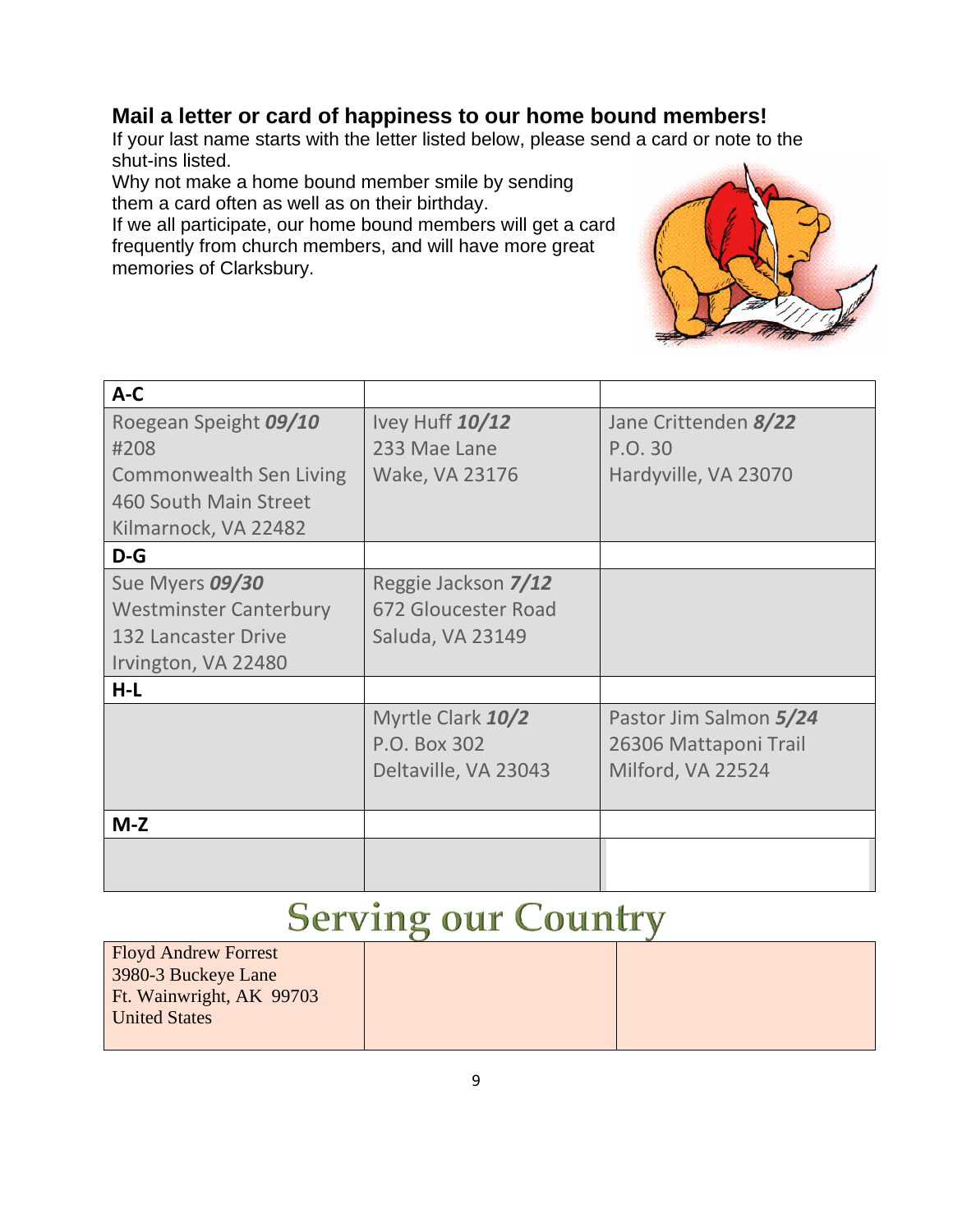

# 5 ways St Patrick's Life Shows the Power of Prayer

by Whitney  $H_{\text{op}}$ ler march 2017

Every year on March 17th, people worldwide celebrate St. Patrick's Day. The day was inspired by the life of Ireland's patron saint, Saint Patrick (385-461 AD). Many people have heard about Patrick as a man who boldly overcame all sorts of dangers to bring the Christian faith to the Irish, and he often hailed as a legendary hero. But Patrick was just an ordinary man who lived an extraordinary life because God's power was at work through him. Why? Patrick love to pray -- and he prayed with great faith. If we approach prayer as Patrick did, we too can experience God's power flowing through us.

Here are five ways that this beloved saint's life shows the power of prayer:

### 1. Love for God is the best motivation to pray.

Patrick devoted himself to prayer because of his love for God. He once wrote: "The love of God and His fear grew in me more and more as did the faith, and my soul was roused, so that, in a single day, I have said as many as a hundred prayers and in the night, nearly the same... I prayed in the woods and on the mountain, even before dawn. I felt no hurt from the snow or ice or rain."

It was love that fueled Patrick's prayer life -- not a desire to convince God to give him something, not a sense of obligation to fulfill, not an attempt to earn good standing with God, and not a plan to impress other people. Patrick simply wanted to spend time communicating with God because he loved being in God's company.

What is it that really motivates us to pray? That's an important question to ask ourselves regularly, since the Bible warns in James 4:3 "When you ask, you do not receive, because you ask with wrong motives, that you may spend what you get on your pleasure." Since God' essence is love, He always responds to prayers that are motivated by connecting with Him in love.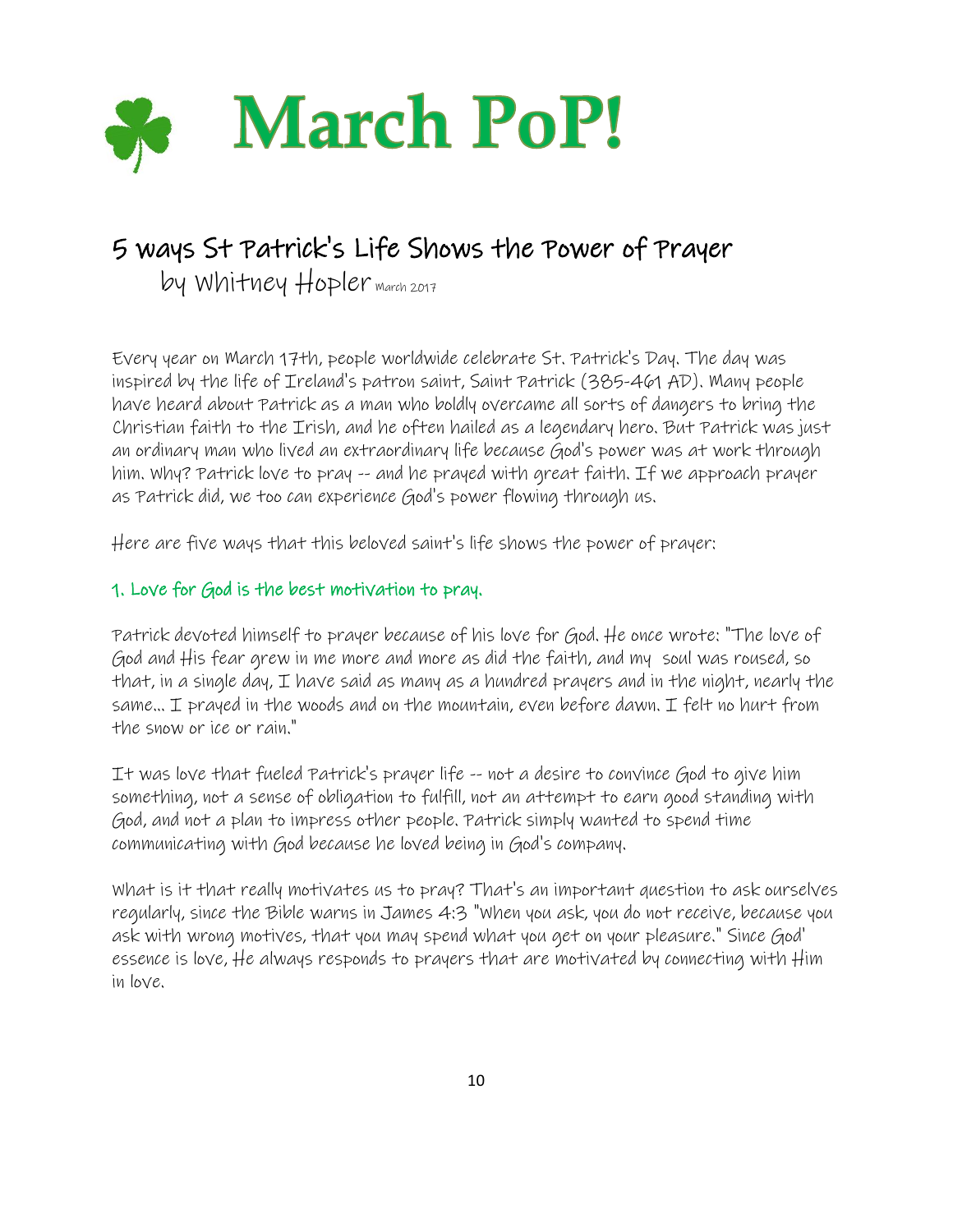#### 2. It's always a good time to pray.

Patrick incorporated prayer into every part of his life, praying in all sorts of situations, from the mundane (such as before going to sleep) to the dramatic (when he was in danger).

The Bible encourages us to pray continually. 1Thessalonians advises "pray without ceasing" while Ephesians 6:18 urges us to "pray in the Spirit on all occasions with all kinds of prayers and requests."

In the famous prayer Patrick wrote - called "St Patrick's Breastplate"-- Patrick wrote about remembering Jesus Christ's constant presence with him trough prayer: "Christ with me, Christ before me, Christ behind me, Christ in me, Christ beneath me, Christ above me, Christ on my right, Christ on my left, Christ when  $I$  lie down, Christ when  $I$  sit down, Christ when i arise..." he wrote. Since God is always with us, we can always connect with Him though prayer. Taking advantage of that great gift is wise at all times.

#### 3. Prayer empowers us to win spiritual warfare.

When Patrick courageously moved forward with his work for God's kingdom, he was hit by intense opposition from evil. People tried to kill him several times because they saw the Gospel message he preached as a threat to their power as pagan leaders. Once while Patrick was praying on top of a mountain, a large group of demons manifested in physical form around him. They appeared as a dense cloud of birds of prey that was trying to distract and intimidate him. But Patrick called on the Holy Spirit for help as he prayed, and eventually the demonic birds scattered and faded away.

Patrick wrote eloquently about spiritual warfare in "Saint Patrick's Breastplate". "I arise today/Through God's strength to pilot me:/God's might to uphold me,/God's wisdom to guide me,/God's eye to look before me,/God's ear to hear me,/God's word to speak for me,/God's hand to guard me,/God's way to lie before me,/God's shield to protect me,/God's host to save me/From snares of demons,/From temptations of vices,/From everyone who shall wish me ill,/Afar and near,/Alone and in multitude."

Spiritual warfare is a fact of life in this fallen world. But Patrick followed the Bible's advice to fight through prayer. If we do the same, we too can emerge victorious.

#### 4. We can expect God to really answer our prayers.

When Patrick prayed, he didn't just recite a list of requests and hope that maybe something good would happen afterward. Patrick really expected God to answer his prayers, so he prayed with real trust and excited anticipation. Sometimes God answered quietly in the midst of everyday life. At other times, God answered dramatically.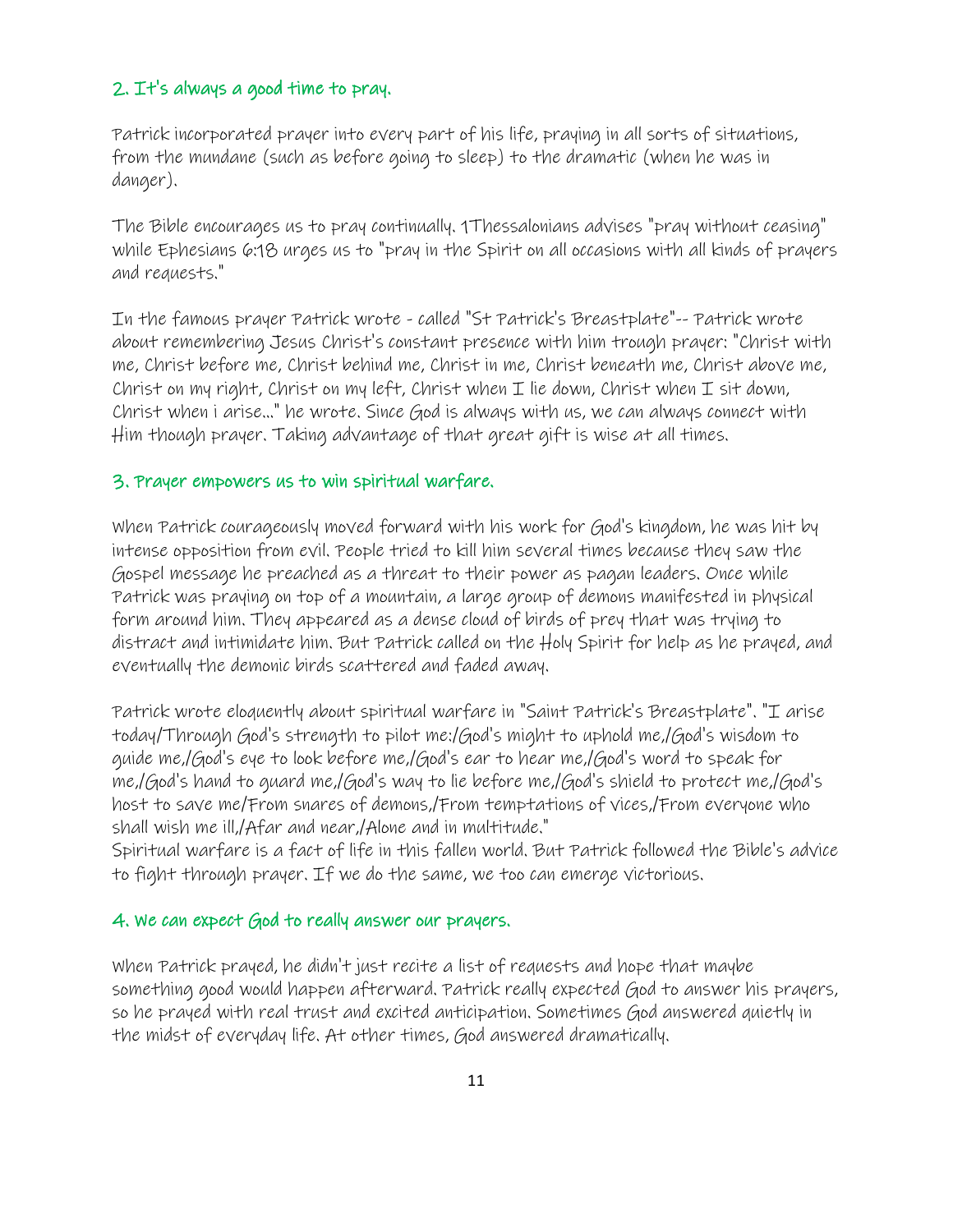One day when Patrick was praying outside in Ireland during time he was enslaved there (Irish raiders had kidnapped him in his home country of Britain and sent him to Ireland to work as a shepherd for an Irish chieftain). Patrick had a surprising encounter with one of God's messengers: an angel. The angel, whom Patrick called Victor, appeared on a nearby rock and told Patrick that he was his guardian angel. "It is good that you've been fasting and praying" Victor said, according to Patrick's record of the encounter. "You will soon go to your own country; your ship is ready." Victor then gave Patrick guidance about how to find the ship that would take him back to freedom in Britain.

Patrick had expected an answer to eventually come to the prayer he had prayed every day for the six years of his slavery --for the opportunity to return to Britain and reunite with his family. He didn't know when the answer would come, but he kept asking with faith. When Cod chose to send the answer, it was through and angel who called his prayer efforts "good"!

### 5. We should be open to God's answers, even if they're surprising.

Patrick made a habit of searching for and listening to God's messages, however they came to him. He opened his mind up to be alert and receptive to whatever God wanted to communicate.

One of the ways Patrick heard from God was through dreams. In one key dream Patrick had, he wrote of hearing the voices of Irish people "crying as if with one voice: "We beg you, holy youth, that you shall come and shall walk again among us.' And I was stung intensely in my heart..."

Patrick was surprised that God was calling him to go back to Ireland -- the place he had finally broken free from, after years of slavery. Yet, after God challenged Patrick to choose faith over fear, Patrick said "yes" to presenting the Gospel message to the Irish.

This St. Patrick's Day, let Patrick's life inspire you to do more than just wear green or enjoy Irish music. Make Patrick a role model for your prayer life, and see how God responds by working in your life with power!